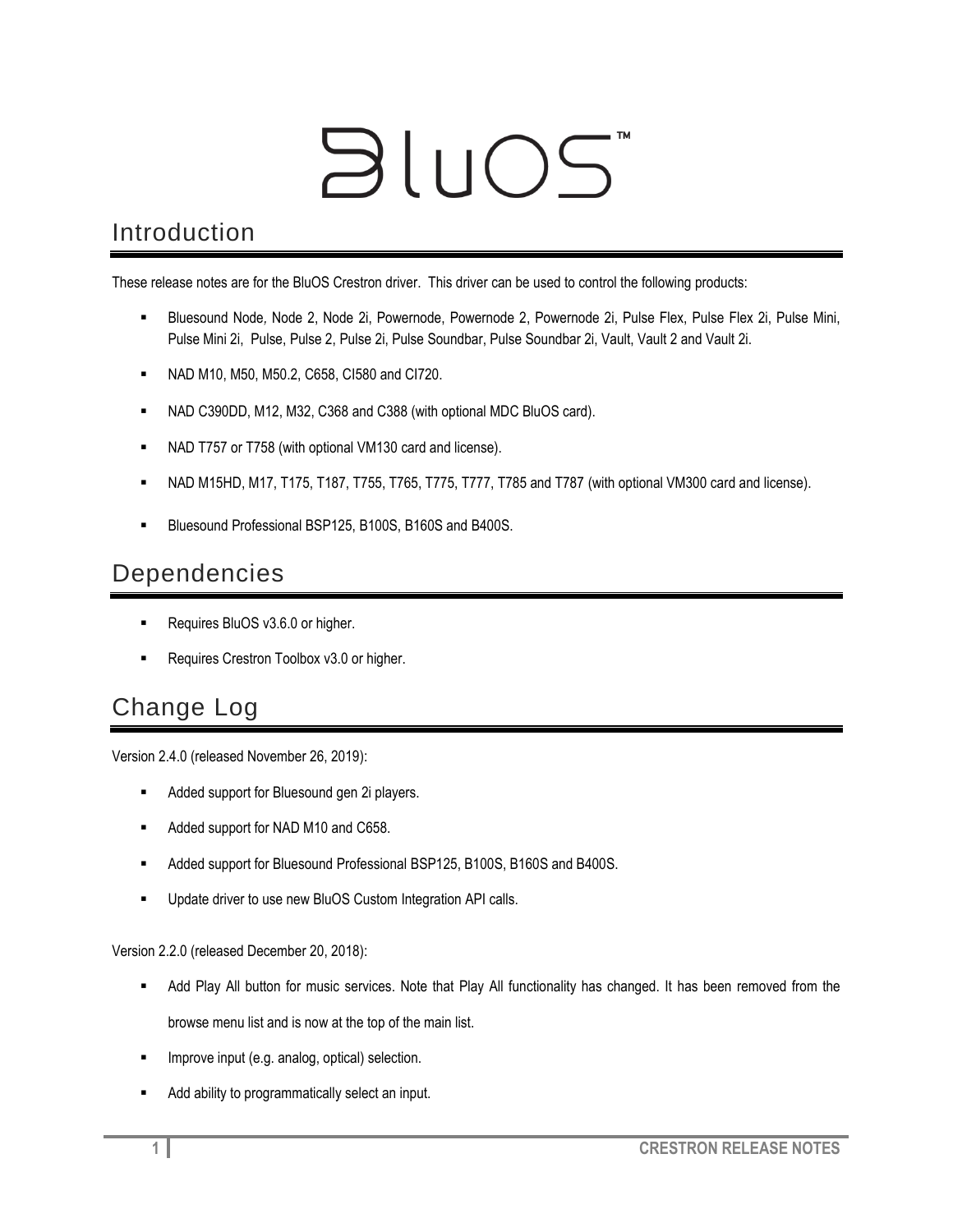- Add ability to programmatically select and go up / down presets.
- Add support for fixed volume players.
- Correct radio station context menus.
- **Update UI better when switching between players.**
- **EXECLE** Clear track metadata when emptying the play queue.
- **Fix possible miscalculation in play queue track counter.**
- **Show proper icon when playing Spotify.**

Version 2.0.0 (released January 24, 2018):

- **Brand new driver. Uses new BluOS API commands for faster performance.**
- Supports browsing and searching of all music services, selection of local inputs, play queue management, full playback controls and access to presets.
- **No longer does player discovery or grouping.**

Version 1.0.10 (released June 16, 2017):

- Add support for Bluesound Pulse Soundbar.
- Add support for NAD CI580.
- Able to use player MAC address as identifier.

Version 1.0.6 (released Nov. 4, 2016):

**Improve player discovery.** 

Version 1.0.5 (released Aug. 19, 2016):

- Improvements to player controls when more than one Crestron control device is being used simultaneously.
- **Performance improvements.**

Version 1.0.4 (released July 29, 2016):

- Grouping page didn't show the correct group name.
- **Playlist drawer could constantly update, creating a flashing effect.**
- **IMPROVEMENTS TO player discovery.**

Version 1.0.2 (released June 24, 2016):